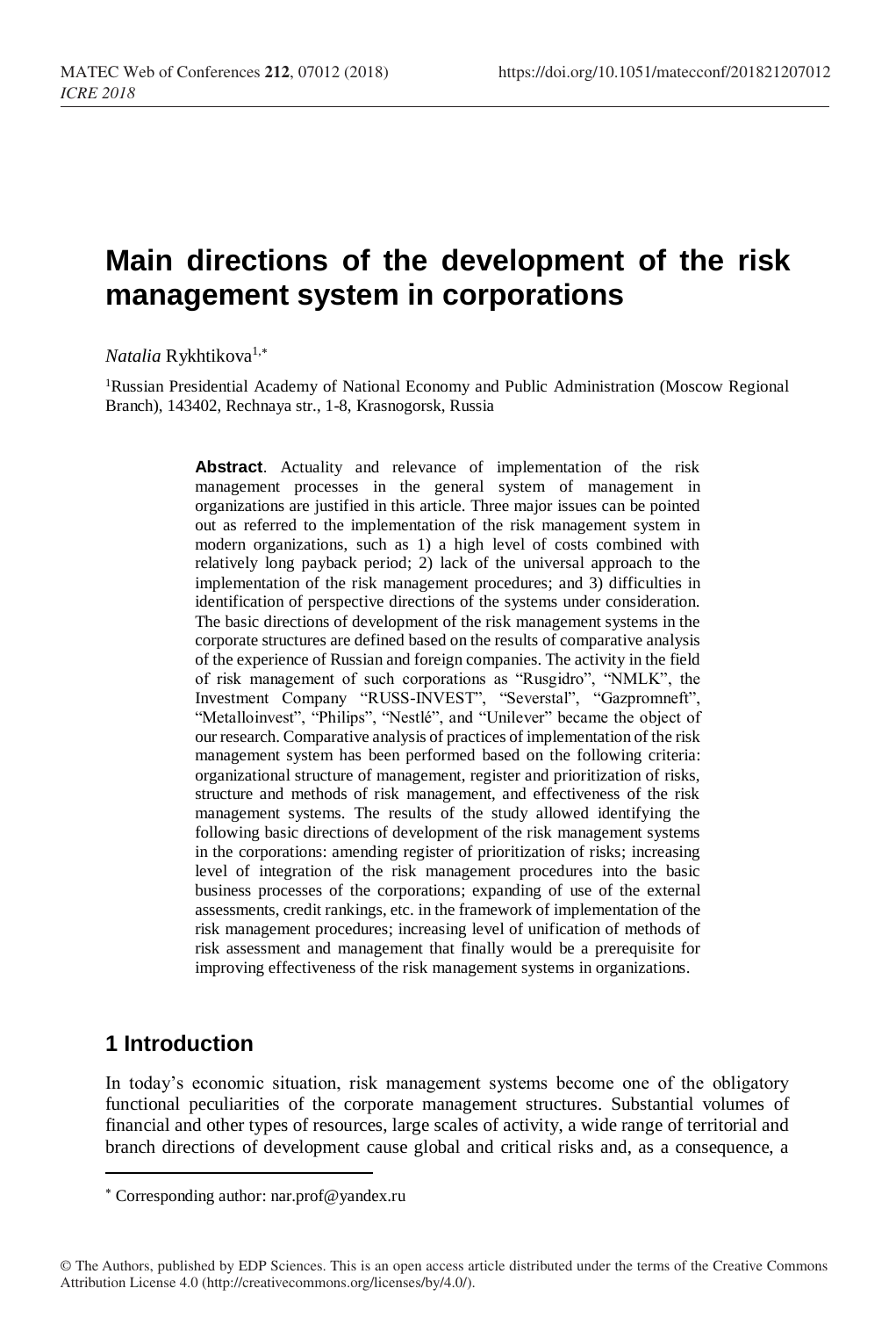possibility of substantial losses. Dynamic development of this sphere of management in corporations supports data of study of the company KPMG. According to the results of the study performed in November 2015, most of the companies considered systems of the risk management as, first of all, the tools of the strategic and operational management aimed at building of values and preservation of their assets. Than followed the task of correlations with the regulatory demands. In 65% of the questioned companies, a special structural unit responsible for coordination of the risk management processes was established, and it was twice as more as in 2010 [1]. Thus, introduction and implementation of the risk management systems is objectively needed for the corporate structures.

## **2 Problem Statement**

In contemporary economic literature, principles of formation of the risk management system are considered with necessary details [11], [15] that includes interrelations between processes of economic security and risk management [11], [14], and major elements of the risk culture in organizations, such as identification, analysis, prioritization of risks and other issues of the organization risk management [12], [13], [14], [15]. However, a high level of dynamics of the risk management processes in the corporate structures requires justification of basic effective directions of their development. In addition to that, the relevance of identification of perspectives of the risk management system functioning in organizations is connected with identification of some problems of their implementation in current economic conditions, since they are characterized with: 1) a high level of costs together with relatively long payback period; 2) lack of the universal approach to the implementation of risk management procedures; 3) complicated identification of perspective directions of the systems under consideration.

#### **3 Research Questions**

1. What criteria can be used for conducting a comparative analysis of the risk management systems in companies? Based on which principles a selection of the objects for the comparative research can be arranged?

2. What are specific characteristics of the risk management system in Russian and foreign companies?

3. What are perspective directions of development of the risk management systems in contemporary organizations?

# **4 Purpose of the Study**

To consider possibility of the effective development of the risk management systems in corporations based on the situational and factor analysis, and object-oriented modeling of the situation.

# **5 Research Methods**

The following basic components of the risk culture have been selected as the criteria of the comparative analysis of the risk management system: organizational structure of management, register and prioritization of risks, structure and methods of risk management, and effectiveness of the risk management systems [11], [12], [13], [14], [15].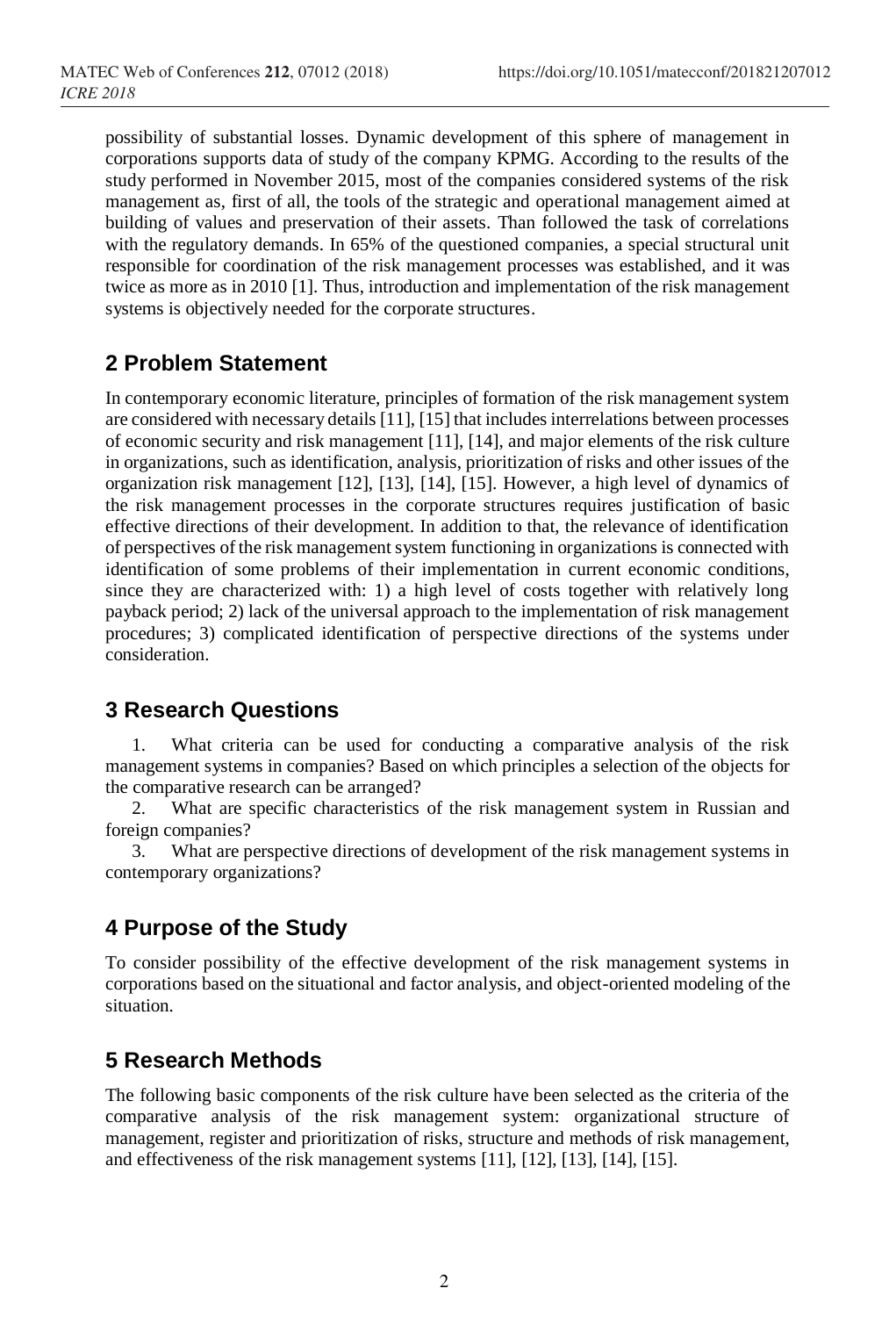The selection of companies has been made based on the following principles: 1) the company organization activity can be related to the corporate entrepreneurship; 2) the system of management in the organization includes formalized and duly regulated business processes in the sphere of risk management; 3) a high level of development of the risk management systems in the organization in accordance with the international standards.

The activity in the field of risk management of such corporations as "Rusgidro", "NMLK", "RUSS-INVEST", "Severstal", "Gazpromneft", "Metalloinvest", and also Philips, Nestlé, and Unilever became the object of our research. The research has been conducted based on the official reports of these organizations in the sphere of risk management [1], [2], [3], [4], [5], [6], [7], [8], [9], [10], [11], [12], [13], [14].

The basic methods of the research are the situational method, factor analysis and the object-oriented modeling of the situation. In general, the algorithm of the modeling of the situation includes the following stages: 1) availability of information about basic characteristics of the object; 2) study of the most important characteristics of the model, to which in the framework if this research can be referred the basic components of the risk culture in the organization; 3) concretization of the parameters of the model based on the results of the previous stage; 4) summarizing characteristics of the object and identification of possibilities of its transformation [16]. Implementation of these stages in the framework of this research will allow objectively justify basic perspective directions of development of such model as the system of the risk management in organizations.

#### **6 Findings**

The experience of Russian companies in the framework of formation of the risk management organizational structure is relatively identical, as a rule, it is a special unit operating under the Board of Directors. It can be a department, service, Audit Committee, a group, etc. that is responsible for the problems connected with carrying out risk assessment and elaborating of measures for preventing negative impact of risks. For example, Audit Committee considers the issue of risk management in such corporations as "NMLK" [2], "Metalloinvest" [5], etc. The Department of Control and Risk Management is one of the controlling systems in the general system of management in "Rusgidro" [10].

Risk Management Service is responsible for coordination of activity in identification and assessment of risks, for introduction of the best practices in the sphere of risk management, preparation internal and external reporting, and also for the organization and coordination of the insurance program in the corporation "Severstal" [4]. As far as the experience of foreign companies is concerned, it is worth mentioning a low level of openness of their systems of risk management. However, their characteristic feature is the integrity of risk management procedures in each level of the business cycle. That, inter alia, is provided by the implementation of their own standards and regulations of risk management. In Nestlé, the Group Enterprise Risk Management - ERM) operates on the basis of the internal regulation of the company, which annually submits the results of risk analysis to the company boards, the Board of Directors and the Audit Committee.

Unilever functions with a wide range of processes and activities that embrace strategy, planning, execution and production. All procedures are formalized and documented, and as a rule, are centralized and automatized into the information technological system. Philips considers procedures of the risk management in the framework of the set up register of risks. In can be noted that a high level of development of the risk management organization structure exists in the corporation "Gazpromneft" [6]. There is a single approach to the risk management that is fixed in the corporate standard ISUR (Integrated System of the Risk Management). Risk management is built on the principle of integration of the tools of risk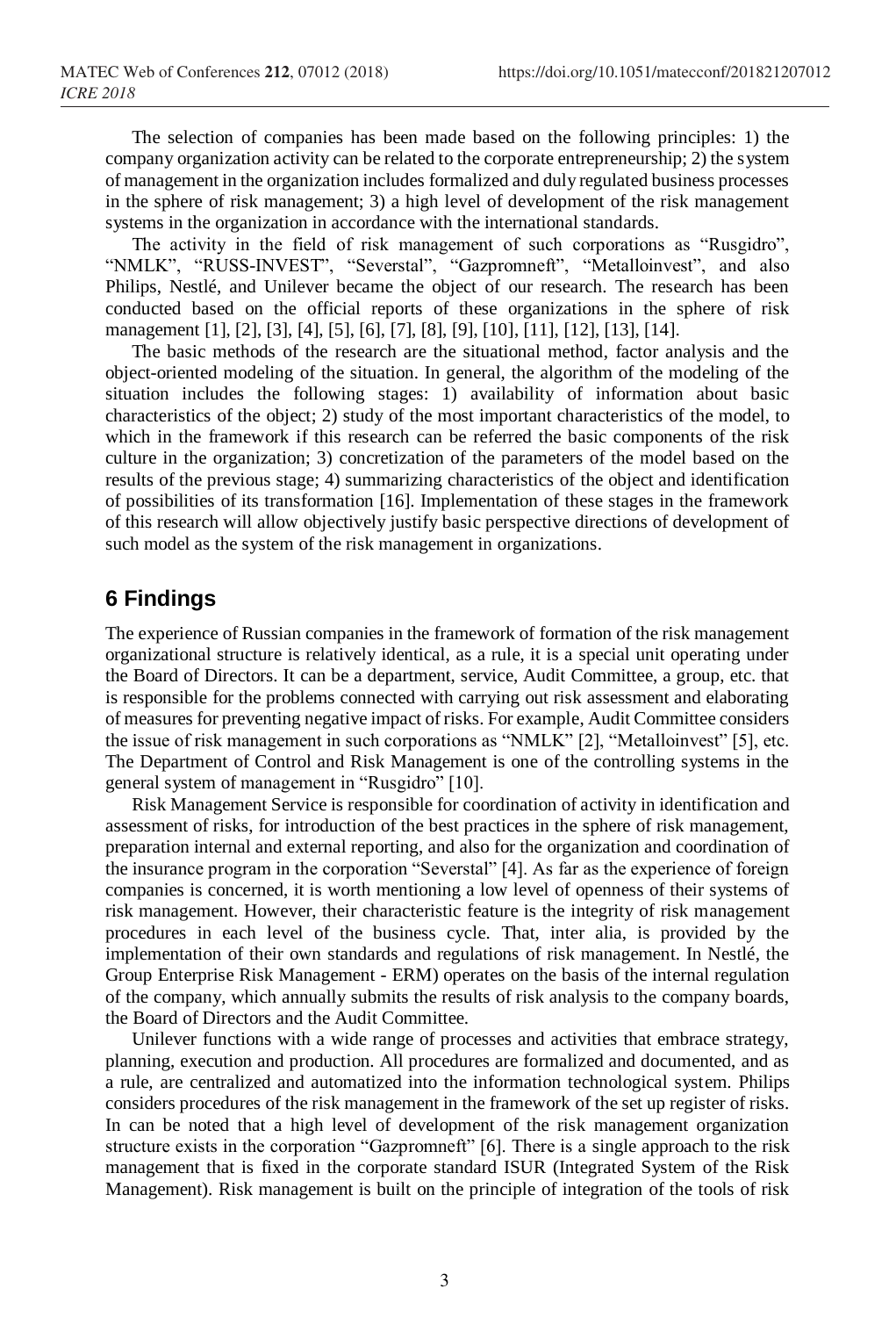analysis and risk management in major corporate processes. Responsibility for the risk management and reporting is defined in accordance with the system of linear and functional management.

The configuration of the risk management system also depends on the register that is accepted in the company, and on the prioritization of risks. Peculiarity of Russian companies is well-developed practice of classification of risks per branches of economy and spheres of activity. For example, practically in all of the analyzed companies, operational, financial, credit, political and legal risks have been identified. The highest level of risk structuring is typical for such corporations as "Rusgidro" [10], "NMLK" [2], and "Severstal" [4]. In "Rusgidro" three major groups of risks are included in the general register of risks, such as critical, significant and less priority risks. Critical risks are that of the implementation of the capital building; diminishing revenue from the sales of electricity and power against the provisions of the business plan; unfavorable change of laws; technogenic incidents; deficit of finance. The group of the significant risks includes risks of interaction with the interested partners; delays and mistakes in improvement of the management system; damage caused by natural disasters and man-made accidents, and so on. Risks of the less priority consists of the growth in accounts receivable; shortage of the key personnel; impossibility to receive access to the international markets.

The key difference between Russian and foreign companies in the prioritization of risks is that Western corporations mostly emphasize necessity to consider intangible risks in the general register of risks, such as risks connected with business reputation, organizations' brands, acquisition of the intellectual property rights, and strategic development of the companies. For example, Philips considers strategic risks as the most important ones. The second significant risks are the operational risks and compliance risks; then follow the financial risks. The risk of division of the organization is separately defined. In Unilever to the most significant risks belong the following: the risk of the clients' preference to the brand, portfolio risk (portfolio management), the risk of the level of professionalism of personnel (talents and the organization of labor), the risk of supply chain, the risk of safety and quality of the products; IТ risk, risk of the business transformation (successful transformations in the framework of some projects means a success); external economic and political risks, risks of natural disasters, treasury and pension risks, ethnical (reputation) risks of interactions with clients, and legal and normative risks. Nestlé consider the two most significant groups of risks: intangible risks (risks connected with business reputation, the brand image, and intellectual property; tangible risks (financial, operational, risks of physical damages, labor risks, etc.).

A high level of segmentation of risks is justified for improving objectiveness and widening the register of methods to be used for their assessment. It should be mentioned that in all the analyzed organizations special methods of the risks management exist formed on the basis of either their internal standards, or standards of COSO ERM, FERMA, etc. "Rusgidro" utilizes methods of identification, measurement and reaction on risks based on the principles of COSO ERM and risk management standards of ISO 31000 and ISO 31010. "NMLK" also considers obligatory procedures of risk identification and assessment.

The Investment Company "RUSS-INVEST" most often uses such methods of risk assessment as a statistical method of the cases of risks; point-weight method; scenario analysis (stress tests). Risk assessment is executed by the owners of risks and aggregated by the employee responsible for the system of risk management [3].

Dynamic development of the procedures of risk assessment is characteristic for "Metalloinvest". For the assessment of risks they use sensitivity analysis method and scenario modeling method, meaning that a group of people elaborates on the maximum negative results of the company, should one of the risks appear [5]. Special conditions are created for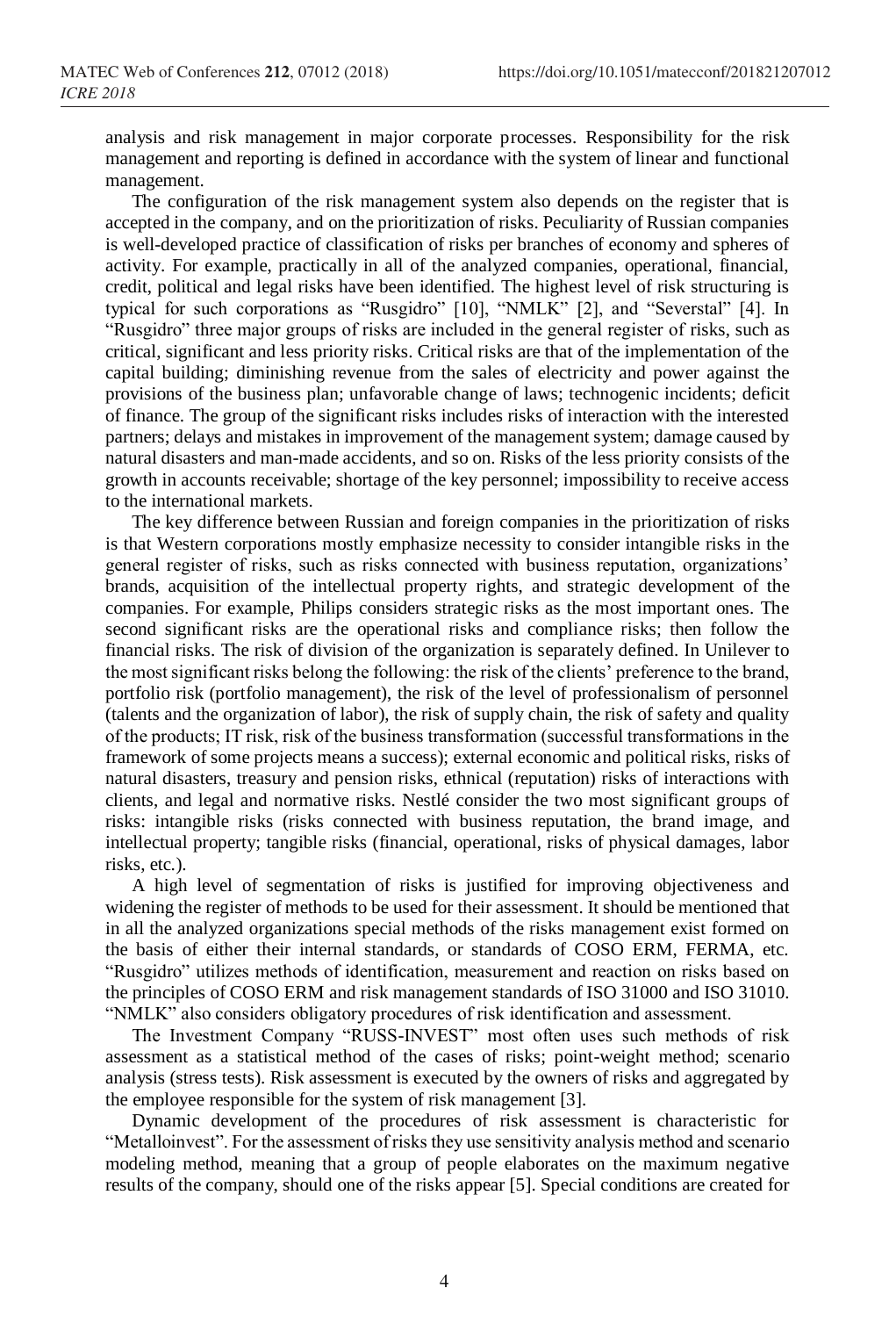the effective cooperation of the risks owners for the exact assessment of the significance of risks, development of the reaction strategy and coordination of measures to be undertaken by different units in connection with specific risks. So, in 2015 the process of accumulation and administering of data of the permanently renewable risks database was automatized that provided a timely access to the relevant information for all units. Feedback mechanism is also used by units for the analysis of the incidents connected with risks, for internal audit reporting and for the assessment of the adequacy and integrity of the action plans on risk management. A training program was designed: since 2016 risk management training has become an obligatory training for all new employees of the company that has allowed, since 2017, to conduct risk assessment with the help of the expert method [5].

For the company "Gaspromneft" is also typical to have a constant development of the methodological basis of the assessment of risks [6]. In 2015, a pilot project on the quantitative analysis of the project risks in the Block of Logistics, Refining and Marketing was implemented and considered by the Committee on Audit. A number of methodological documents on the analysis of some production and environmental risks have been elaborated, and interactive training course for all the employees of the company has been designed [6]. In 2016 the work was continued of the development of the normative methodical documents on the analysis of specific significant risks and on integration of the risk analysis into the process of decision making. Training program for the managers and employees of the company on the tools and methods of the risk management has also been widened.

The analyzed foreign companies implement indicators and methods of risks assessment in the framework of integration of management in the daily activity by ensuring compliance with legislation and integrity of the financial reporting. The wider use of the practice of external assessment, credit rankings, etc. is the specifics of the implementation of the risk assessment procedures in foreign companies, as compared with Russian ones.

The range of risk management methods in Russian companies is either of a generic nature, or absolutely structured by each type of risks.

For example, the aggregated variant of the system of risk management is used in the Investment Company "RUSS-INVEST", which elaborates measures on the risk management on the basis of one of the following methods: risk avoidance; risk reduction; risk redistribution; risk acceptance. The most appropriate means of the risk management are risk avoidance or risk reduction [3]. If risk reduction is not possible or not appropriate, the employees of the structural units should develop alternative measures on risk redistribution or risk acceptance. Risk acceptance is the less effective instrument of the risk management.

The highest level of diversification of the system of risk management is characteristic for the company "Gazpromneft" [6]. The register of methods of the risk management has also been significantly broadened in "Metalloinvest" [5]. In some cases, organizations do not introduce a clear division between the procedures of risk assessment and risk management, that means that methods of analysis and definition of the extent of the risk impact are considered as the activities aimed at risk management. For example, in "Metalloinvest" the following methods are listed as the methods of risk management: 1. for the production risks, the complex assessment of the impact of different risk factors on the production processes and the volumes of output of the products; 2. for the regulatory risks, the monitoring of risks. In addition to that, this company considers possibilities of managing the political risk based on its monitoring and development of plans of the uninterrupted activity, carrying out a reasonable policy in terms of the attraction of investments and their use with the orientation on the internal development of the company. More objective and effective methods of management are specified for some special types of risks. For example, to minimize the negative impact of the risk of lower product prices, the following methods can be used: clients-oriented technical renovation in the long-term perspective, diversification of the sales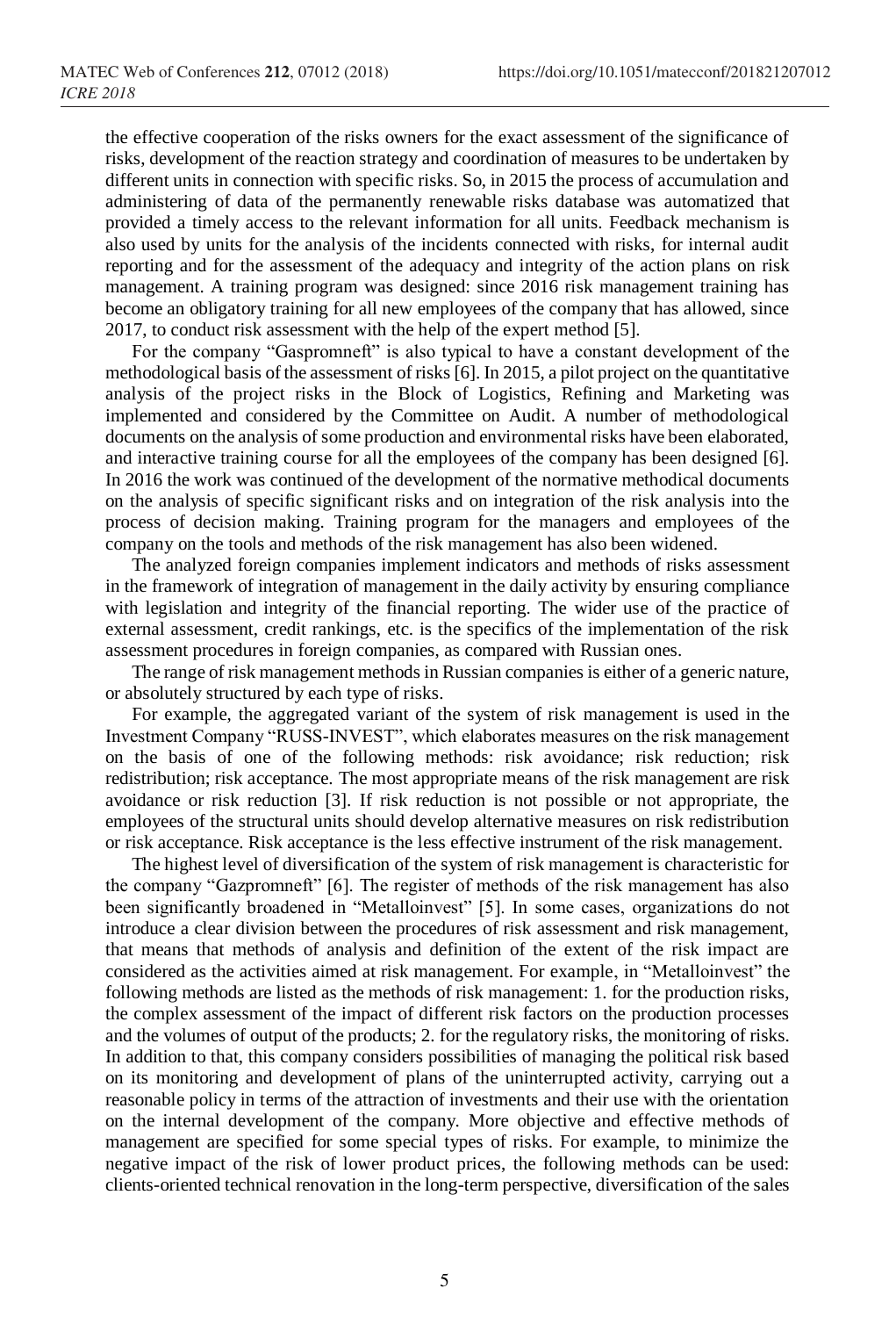market, promotion to the new markets, monitoring of residual risk from diversification effect with currency risk, and cost reduction in procurement.

It is worth mentioning that methods of the risk management in the analyzed foreign companies are more unified and concretized. For example, Nestlé considers two basic groups of the risk management: "top-down" methods (meaning that the accent is made on the risks for the company as a whole), and "bottom-up" methods (the accent is made on the risks for specific components of the company, the projects, units, functions, etc.) [7]. Unilever identifies hedging and use of derivatives among the major methods of risk management [8]. Quality control is the basis for the risk management system in Philips. Internal auditors control the quality of business processes by conducting rapid checkouts based on the risk assessment, financial control of the reporting and auditing. The company approach to the risk management is a part of the corporate management Philips Business Control Framework и Philips General Business Principles [9].

Such parameters as profit, revenue, EBITDA, EVA, different types of losses, including VaR, profitability, the dynamics of costs, savings on costs, as well as different branch indicators, etc. are typically referred as the basic indicators of the effectiveness of the risk management both in Russian and foreign companies. For example, "Gazpromneft" refers to the percentage of growth of extraction of hydrocarbons, the index of new capacities commissioning, increase in the number of geological exploration works, etc. as the indicators of the effectiveness of implementation of the risk management procedures. Qualitative indicators, such as deviations and deficiencies noted in the design of controls over financial reporting, which have not been fully rehabilitated (Philips), etc. can also be considered for the assessment of the risk management effectiveness.

#### **7 Conclusion**

The results of our research allow us to make a conclusion about a high level of the dynamics of transformation, openness and a certain degree of transparency in the systems of risk management in large corporations. Based on the results of this study, the following perspective directions of development of the corporate risk management can be identified:

1. Increasing level of integration of the risk management procedures into basic business processes of the companies.

2. Development of practices of ensuring integrity of the document turn-over in the sphere of risk management and official financial reporting of the organizations.

3. Amendments to the risk register. Indication in the register only risks of a generic nature, which determine just a sphere of activity, diminishes the level of objectiveness of further risk assessment. Formulations of risks, which characterize the results of their impact, allow concretizing the indicators of the assessment.

4. Transformation of structure and prioritization of risks. More accents can be made on the enclosure of intangible risks, including risks connected with the implementation of intellectual property rights, business reputation, constant increase of the level of informatization of the economy, use of the IT-technologies, etc. in the general register of risks.

5. Expanding use of methods of the external assessment, credit rankings, etc. in the framework of implementation of risk assessment procedures.

Possibility of the increasing level of unification of methods of the risk assessment and risk management, as well as their concretization that would finally become a prerequisite for improving effectiveness of the system of risk management in organizations can also be taken into consideration.